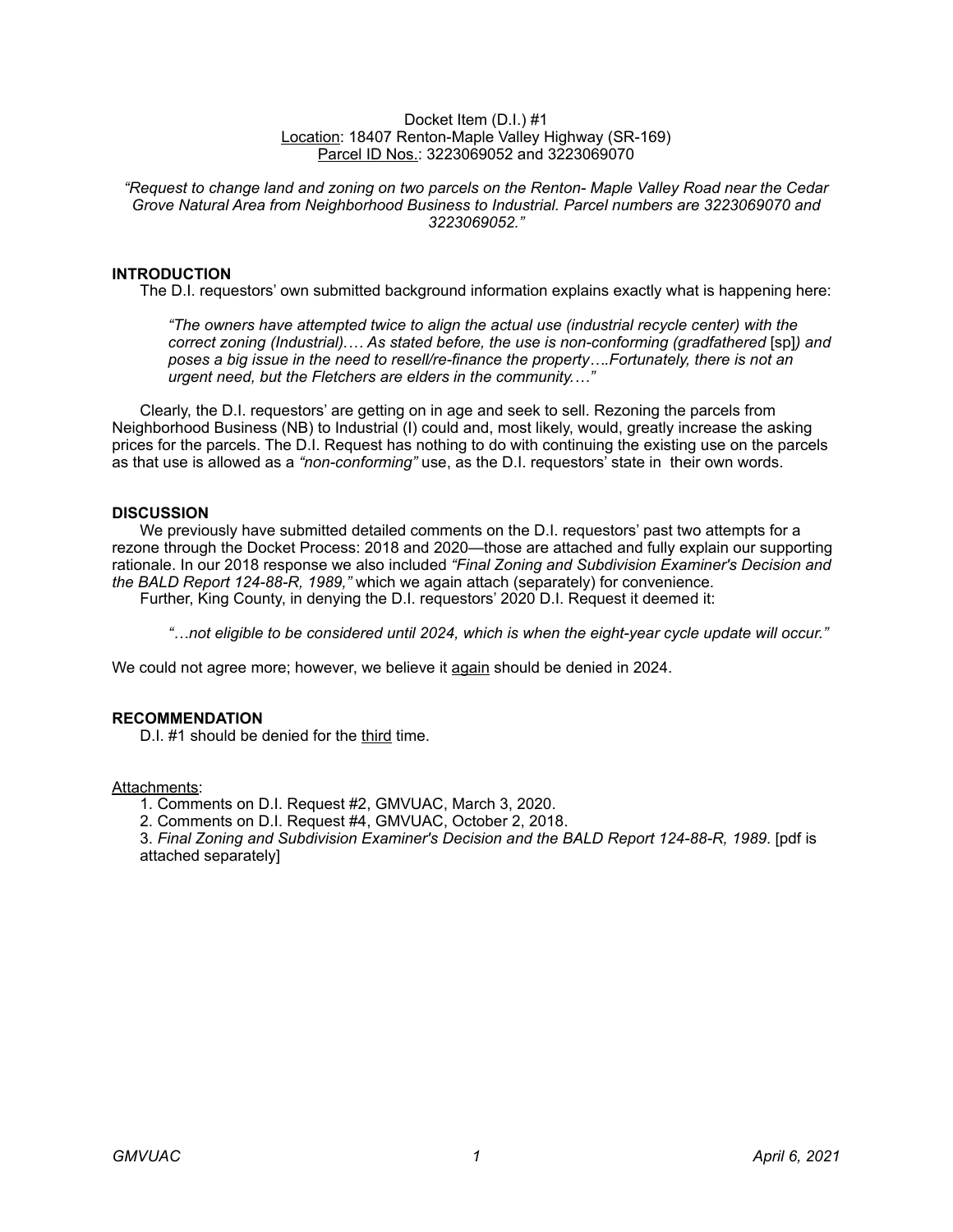# **Attachment 1—GMVUAC Comments on D.I. Request #2, March 3, 2020**

#### **D.I. Request #2—Fletcher (past Metal Recycling Facility at 18407 Renton-Maple Valley Rd [SR-169], just south of the Cedar Grove Rd intersection)**

 This is a *re-submittal* of a 2018 request. However, in this case, the requester specifically asks for: *"the opportunity to sit down with the councilman and staff to discuss the merits of this request."* The GMVUAC submitted formal comments to King County on the original 2018 D.I. Request recommending it be rejected (see attached).

 The 2020 D.I. Request remains the same as that rejected by the County in 2018: change zoning from Neighborhood Business (NB) to Industrial (I). The site has been cleared of much of its past business and possibly in anticipation of a zoning change or to be sold? Clearly, a zoning change could greatly increase the value of the property.

 It is our understanding that a *"site-specific"* amendment needs to wait a total of three years before resubmittal. The original submittal was less than two years ago in 2018.

 We completely support the Executive's excellent rationale for recommending rejection of this request in 2018.

We request the Executive to recommend this D.I. Request, again, be firmly rejected.